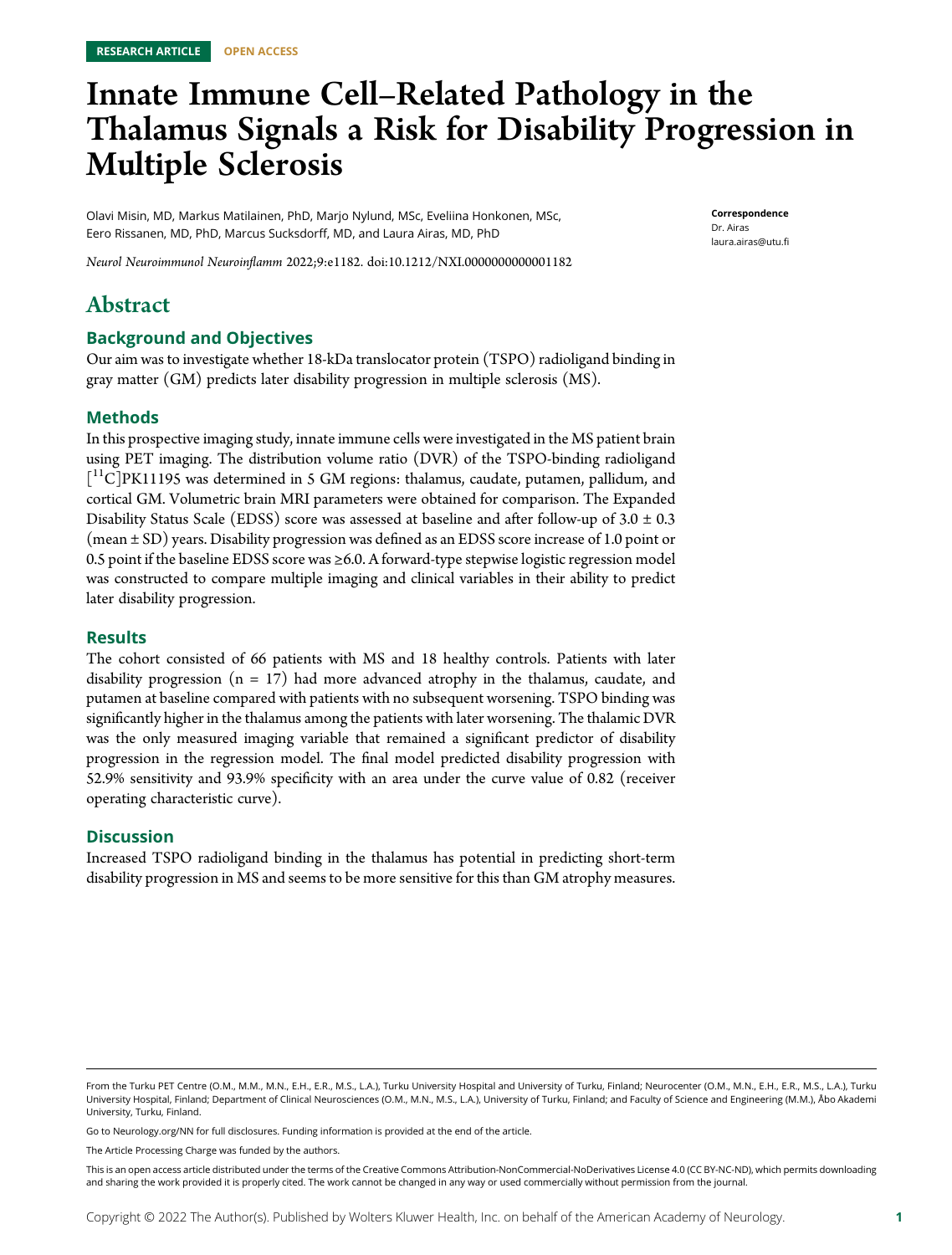# **Glossary**

ARR = annualized relapse rate; AUC = area under the curve; BIC = Bayesian Information Criterion; DVR = distribution volume ratio; EDSS = Expanded Disability Status Scale; GM = gray matter; MS = multiple sclerosis; NAWM = normal-appearing WM;  $PF =$  parenchymal fraction;  $ROI =$  region of interest;  $RRMS =$  relapsing-remitting MS;  $SPMS =$  secondary progressive MS;  $TSPO =$  translocator protein;  $WM =$  white matter.

Gray matter (GM) atrophy is increasingly recognized as a potential imaging biomarker for disease progression in multiple sclerosis  $(MS)^{1,2}$  GM atrophy has been shown to associate more closely with clinical disability than conventional white matter (WM) radiologic measures and to predict MS disease progression.3-7 However, GM atrophy, as we understand it today, represents a late-stage phenomenon of MS pathology, being a consequence of irreversible axonal loss and neuronal death.<sup>8</sup> Hence, even if usable for prediction of later disability accrual, therapeutic alternatives are limited to affect this outcome. Other in vivo–measurable elements of MS disease pathology, such as innate immune cell–related pathology within the GM, may serve as an earlier indicator of progression-promoting pathology and potentially a therapeutically modifiable target.

[ 11C]PK11195 is a first-generation translocator protein (TSPO) binding radioligand, which presents increased binding to microglial cells and macrophages in various pathologic settings.<sup>9,10</sup> TSPO-PET–measurable innate immune cell–related pathology is increased in the normal-appearing WM (NAWM) areas of the MS brain compared with healthy controls.<sup>11,12</sup> Increased TSPO-PET signal in the NAWM associates with more severe disease<sup>13,14</sup> and predicts disability progression.<sup>15</sup> TSPO-PET can likewise be used to elucidate the inflammatory component of GM pathology that is invisible to conventional  $MRJ<sub>16</sub>$  and patients with MS have been shown to exhibit elevated TSPO-PET signal in GM regions with concomitant more severe disability and cognitive impairment.17,18 In this study, we addressed the value of GM TSPO-PET in predicting clinical disability progression in MS and demonstrate that thalamic neuroinflammation predicts short-term disease worsening.

# **Methods**

# **Participants**

Sixty-six patients with MS and 18 age-matched healthy controls were included in the final evaluation. The patients were selected from all patients with MS  $(n = 97)$  who have undergone TSPO-PET imaging in the Turku PET Centre between 2009 and 2017, whose follow-up duration was between 2.5 and 5.0 years, and who had an EDSS score evaluation within this follow-up time period. 47 patients had relapsing-remitting MS (RRMS), and 19 patients had secondary progressive MS (SPMS). The patients were recruited from the outpatient clinic of the Division of Clinical Neurosciences at the University Hospital of Turku, Finland, and all patients with TSPO-PET imaging and suitable follow-up time were included.

Disability was evaluated with the Expanded Disability Status Scale (EDSS) score. The EDSS scores were determined at baseline and after a follow-up period of 2.5–5.0 years  $(3.0 \pm 0.3,$ mean ± SD). Information on relapses and medication during the follow-up was recorded. Confirmed disability progression was defined as an EDSS score increase of 1.0 point (or 0.5 point if the baseline EDSS score was ≥6.0) that was sustained over a 6-month period. The annualized relapse rate (ARR) was determined for the entire disease history from the diagnosis to the time of PET imaging and for the follow-up period. To eliminate the effect of acute focal inflammatory activity on TSPO imaging results or EDSS score, patients were excluded if they had had a clinical relapse and/or corticosteroid treatment within 30 days of imaging or of reevaluation of the EDSS score. Other exclusion criteria were gadolinium contrast enhancement in the baseline MRI, active neurologic or autoimmune disease other than MS, another significant comorbidity, inability to tolerate PET or MRI, and current or desired pregnancy.

# MRI Acquisition and Analysis

MRI was performed at baseline. The majority of the MRIs (56 patients with MS and 10 healthy controls) were acquired with a 3T Ingenuity TF PET/MR scanner (Philips). The following sequences were used: axial T2, 3D fluid attenuated inversion recovery (FLAIR), 3D T1, and 3D T1 with gadolinium enhancement. For a subset of 10 patients with MS and 8 healthy controls, a 1.5-T Nova Duel scanner (Philips) was used. Here, the sequences were axial T1, axial T2, coronal FLAIR, and axial 3D-T1 with gadolinium enhancement.

Lesion Segmentation Tool ([statistical-modelling.de/lst.html](http://www.statistical-modelling.de/lst.html), a toolbox running in SPM8) $^{19}$  was used for semiautomated T2 lesion segmentation, and the resulting mask was then manually corrected. T1 lesion mask was manually edited from the finalized T2 lesion mask, and T1 and T2 lesion volumes were obtained from these masks as described previously.<sup>20</sup> T1 images with lesion filling were used for autosegmentation of GM regions of interest (ROI) with FreeSurfer 6.0.0 software [\(surfer.nmr.mgh.harvard.edu/\)](http://surfer.nmr.mgh.harvard.edu/). Five ROIs were chosen for this study: cerebral cortex, thalamus, caudate, putamen, and pallidum. Their volumes were analyzed as parenchymal fractions (PFs), which were calculated for each ROI by dividing the ROI volume by the total intracranial volume. Intracranial volume was calculated in FreeSurfer as a sum of WM, GM, and CSF.

# PET Acquisition and Analysis

PET imaging was performed at baseline. The radiochemical synthesis of  $\left[$ <sup>11</sup>C]PK11195 and imaging with this radioligand were performed as described previously.<sup>11</sup> PET was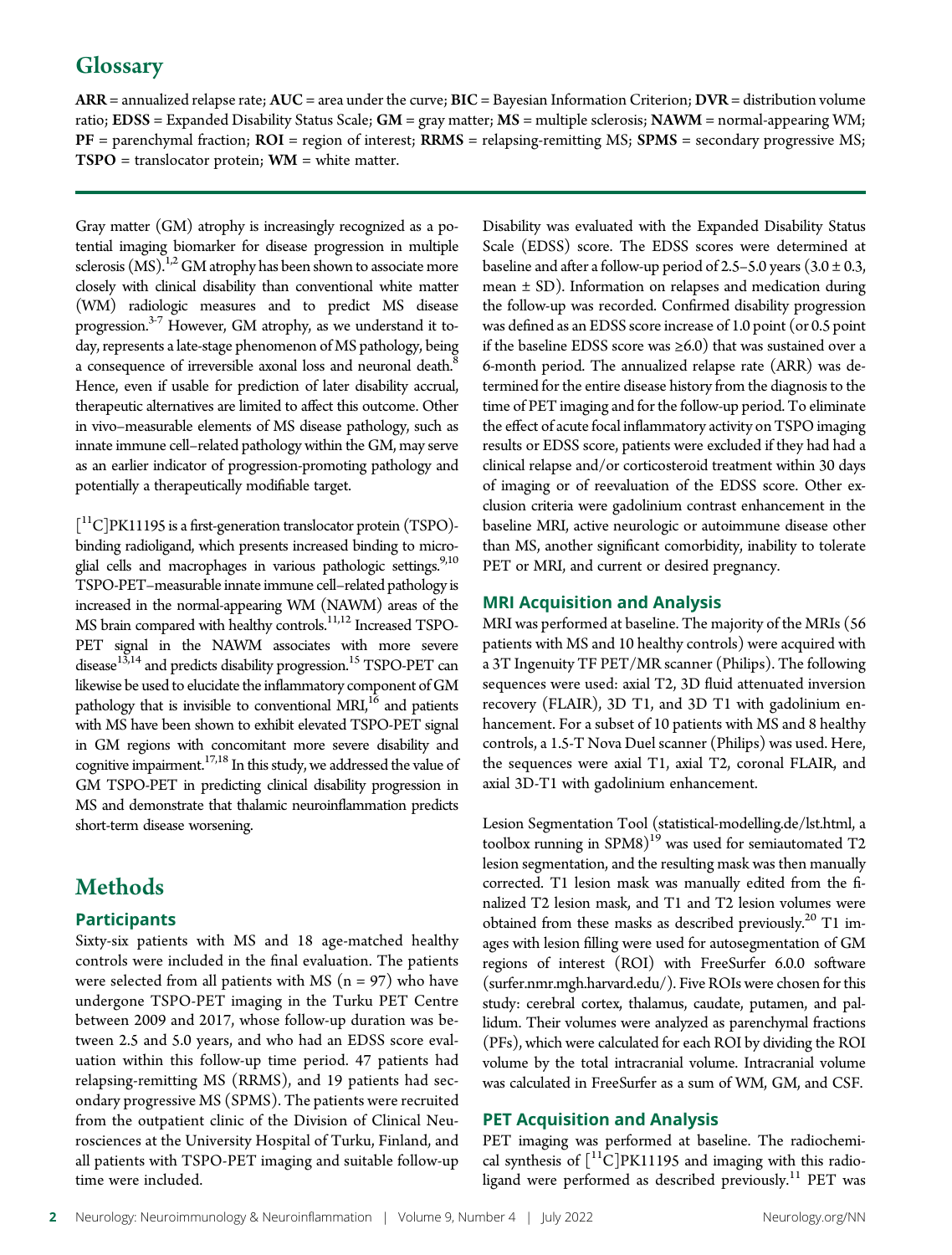| Table 1 Demographic Information and Clinical Variables of the Study Population |             |                     |                     |                     |                           |                     |                     |                                            |
|--------------------------------------------------------------------------------|-------------|---------------------|---------------------|---------------------|---------------------------|---------------------|---------------------|--------------------------------------------|
| Variable                                                                       | НC          | MS                  | <b>RRMS</b>         | <b>SPMS</b>         | RRMS vs SPMS <sup>a</sup> | Progression         | No progression      | Progression vs no progression <sup>®</sup> |
| n                                                                              | 18          | 66                  | 47                  | 19                  |                           | 17                  | 49                  |                                            |
| Females, n (%)                                                                 | 13          | 51 (77)             | 39 (83)             | 12 (63)             | 0.11                      | 12(71)              | 39 (80)             | 0.5                                        |
| Age, y                                                                         | 42.9 (11.4) | 45.2 (9.9)          | 42.8(9.1)           | 51.1(9.6)           | 0.006                     | 47.8 (6.9)          | 44.3 (10.7)         | 0.3                                        |
| Disease duration, y                                                            | N/A         | 12.4(7.4)           | 10.5(6.8)           | 17.1(6.9)           | 0.001                     | 15.6(6.0)           | 11.3(7.6)           | 0.017                                      |
| EDSS score at baseline (median, IQR)                                           | N/A         | $3.0(2.0-3.9)$      | $2.5(2.0-3.0)$      | $6.0(3.8-6.5)$      | < 0.001                   | $5.0(3.5-6.5)$      | $2.5(2.0-3.5)$      | < 0.001                                    |
| Follow-up duration, y                                                          | N/A         | 3.0(0.3)            | 3.0(0.3)            | 3.1(0.5)            | 0.7                       | 3.1(0.3)            | 3.0(0.3)            | 0.5                                        |
| ARR before baseline (median, IQR)                                              | N/A         | $0.36(0.23 - 0.56)$ | $0.41(0.24 - 0.58)$ | $0.30(0.21 - 0.46)$ | 0.2                       | $0.41(0.24 - 0.47)$ | $0.35(0.22 - 0.59)$ | 0.8                                        |
| Patients with relapses during follow-<br>up, n (%)                             | N/A         | 19 (29)             | 11(23)              | 8(42)               | 0.15                      | 7(41)               | 12(24)              | 0.2                                        |
| Treatment at baseline or ≤2 mo before                                          |             |                     |                     |                     |                           |                     |                     |                                            |
| <b>No DMT</b>                                                                  | N/A         | 23                  | 11                  | 12                  | < 0.001                   | 9                   | 14                  | 0.2                                        |
| Moderate-efficacy DMT <sup>b</sup>                                             | N/A         | 35                  | 32                  | 3                   |                           | $\overline{7}$      | 28                  |                                            |
| High-efficacy DMT <sup>c</sup>                                                 | N/A         | 8                   | 4                   | 4                   |                           | $\mathbf{1}$        | $\overline{7}$      |                                            |
| Treatment within 3 y of MS onset                                               |             |                     |                     |                     |                           |                     |                     |                                            |
| <b>No DMT</b>                                                                  | N/A         | 21                  | 10                  | 11                  | 0.013                     | 8                   | 13                  | 0.3                                        |
| Moderate-efficacy DMT <sup>b</sup>                                             | N/A         | 40                  | 33                  | $\overline{7}$      |                           | 8                   | 32                  |                                            |
| High-efficacy DMT <sup>c</sup>                                                 | N/A         | 5                   | 4                   | -1                  |                           | $\mathbf{1}$        | $\overline{4}$      |                                            |

Abbreviations: ARR = annualized relapse rate; DMT = disease-modifying treatment; EDSS = Expanded Disability Status Scale; HC = healthy control; IQR = interquartile range; N/A = not applicable; RRMS = relapsing-remitting<br>mu

variables.

<sup>a</sup> *p* Value.

 $^{\rm b}$  Interferon beta, dimethyl fumarate, glatiramer acetate, teriflunomide, and fingolimod.

 $\cdot$  Cladribine, natalizumab, ocrelizumab, and rituximab.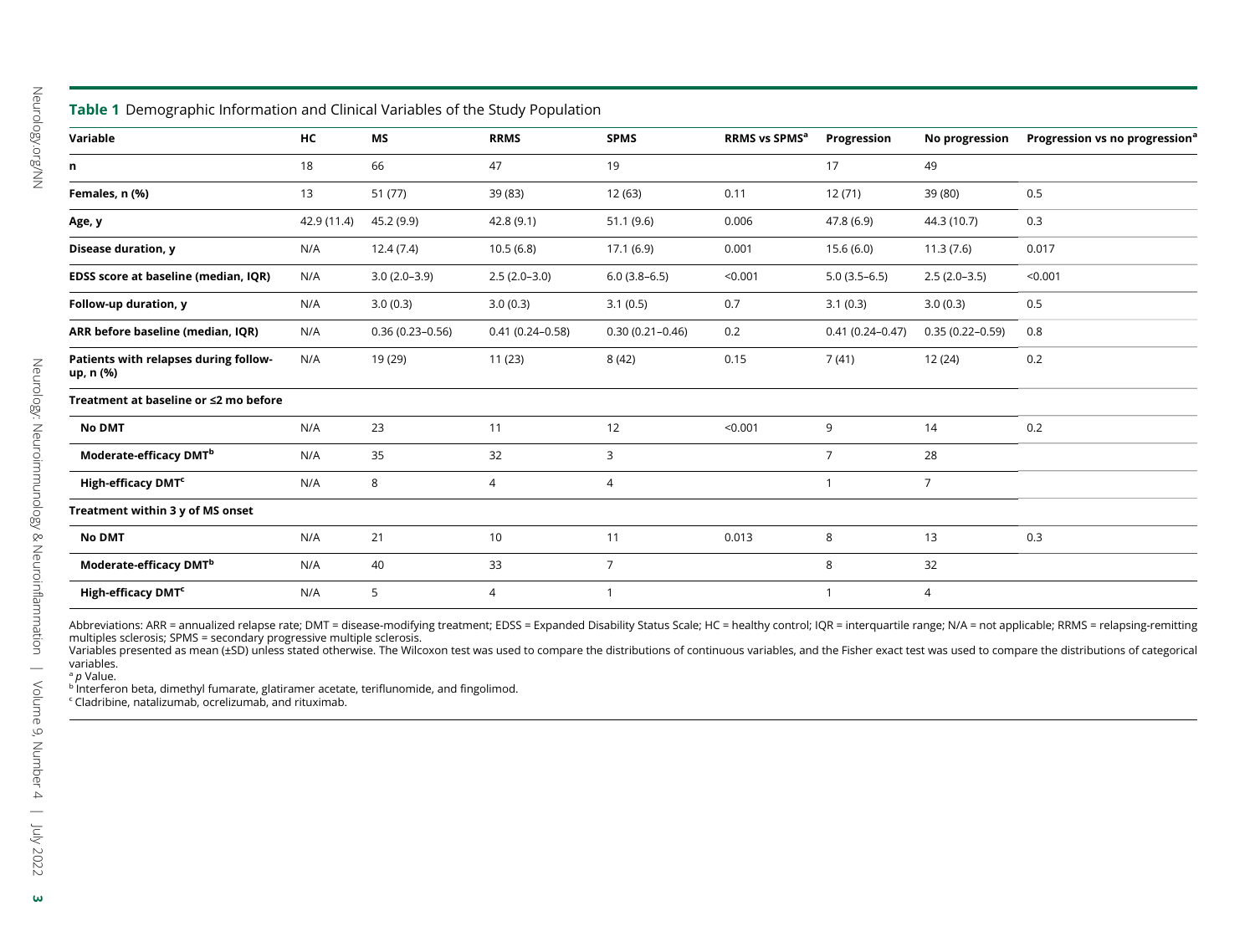Figure 1 Baseline TSPO-PET DVR and MRI Volumes in Patients With MS and Healthy Controls



(A) Patients with MS had a higher DVR in the thalamus compared to healthy controls. (B) Patients with MS had a lower PF of the thalamus and caudate compared to healthy controls. The Wilcoxon rank-sum test was used. DVR = distribution volume ratio; HC = healthy control; MS = multiple sclerosis; PF = parenchymal fraction.

performed with a brain-dedicated ECAT High-Resolution Research Tomograph scanner (CTI/Siemens) with an intrinsic spatial resolution of approximately 2.5 mm. The mean injected dose was  $475.0 \pm 50.8$  MBq (mean  $\pm$  SD) for the MS patient group and  $489.8 \pm 16.4$  MBq for the healthy control group.

PET images were reconstructed using 17 time frames as described previously.<sup>11</sup> The dynamic data were smoothed using a Gaussian 2.5 mm postreconstruction filter. Partial volume correction was performed as described previously using the Geometric Transfer Matrix method with PETPVE12 toolbox in SPM12.<sup>15</sup> Innate immune cell-related pathology was evaluated as specific binding of  $[^{11}C]$ PK11195 using the distribution volume ratio (DVR) in prespecified ROIs. The DVR measurements were determined by comparing the timeactivity curves of the ROIs to the reference regions using a supervised cluster algorithm with 4 kinetic tissue classes (SuperPK software, SVCA4 classification). $21,22$ 

#### Statistical Analysis

The statistical analyses were performed using R (version 4.1.1). The Wilcoxon rank-sum test was used to assess differences between subgroups such as patients with MS and controls. Spearman correlation was used to assess relationships between continuous variables. A forward-type stepwise logistic regression model was constructed to determine the best variables predicting disability progression. The main imaging variables used in the modeling were the DVR values and PFs of each ROI and the global T2 lesion volume. Other variables considered were EDSS score at baseline, sex, age,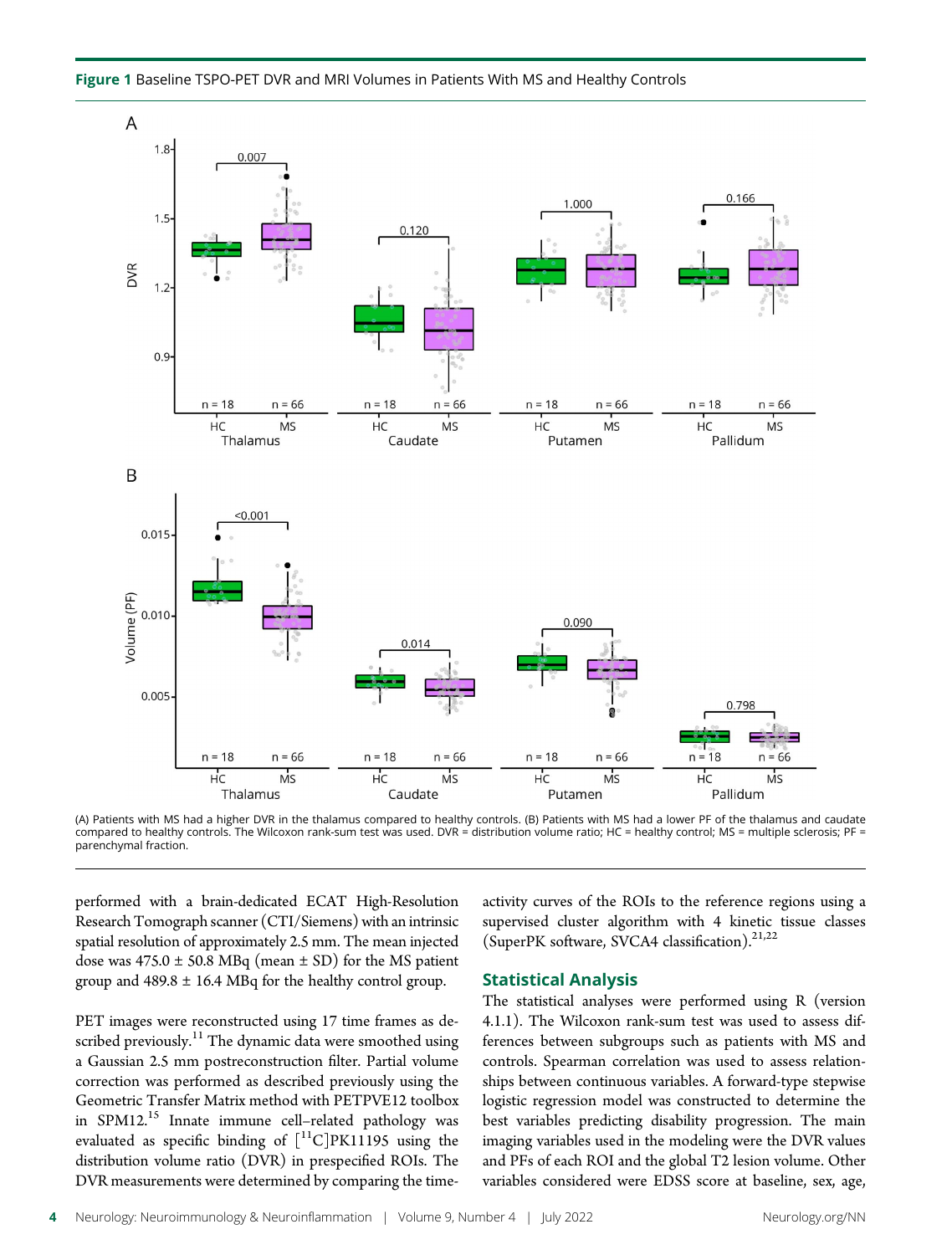



(A) Patients with EDSS progression at follow-up had a higher DVR in the thalamus at baseline compared to patients with no EDSS progression. (B) Patients with<br>EDSS progression at follow-up had a lower PF of the thalamus, ca Wilcoxon rank-sum test was used. EDSS = Expanded Disability Status Scale; HC = healthy control; PF = parenchymal fraction.

disease duration at baseline, duration of the follow-up, ARR preceding baseline, ARR during the follow-up, class of the disease modifying treatment (DMT) at baseline or at most 2 months before, and class of the DMT within the first 3 years after MS onset. All DMTs were categorized into 3 classes: (1) no DMT; (2) moderate efficacy DMTs (interferons, glatiramer acetate, dimethyl fumarate, fingolimod, and teriflunomide); and (3) high-efficacy DMTs (natalizumab, alemtuzumab, ocrelizumab and rituximab). $23$ 

The model building began with a model without any variables, and in each step, the most suitable of the aforementioned variables according to the Bayesian Information Criterion (BIC) was added to the model. This was continued until no

additional variable improved the model. After the final model with the lowest BIC value was established, the model was checked for its assumptions (e.g., multicollinearity and influential values). ORs for progression risk were obtained from the parameter estimates. For continuous variables with smaller ranges, the ORs for a 0.1-unit increase are calculated instead of ORs for a 1-unit increase.

The final model was further validated using a leave-one-out cross validation, in which the probability of disability progression for each observation was predicted using all other observations. Sensitivity and specificity were calculated using contingency tables. For this, if the probability of disability progression based on the model was above 50%, the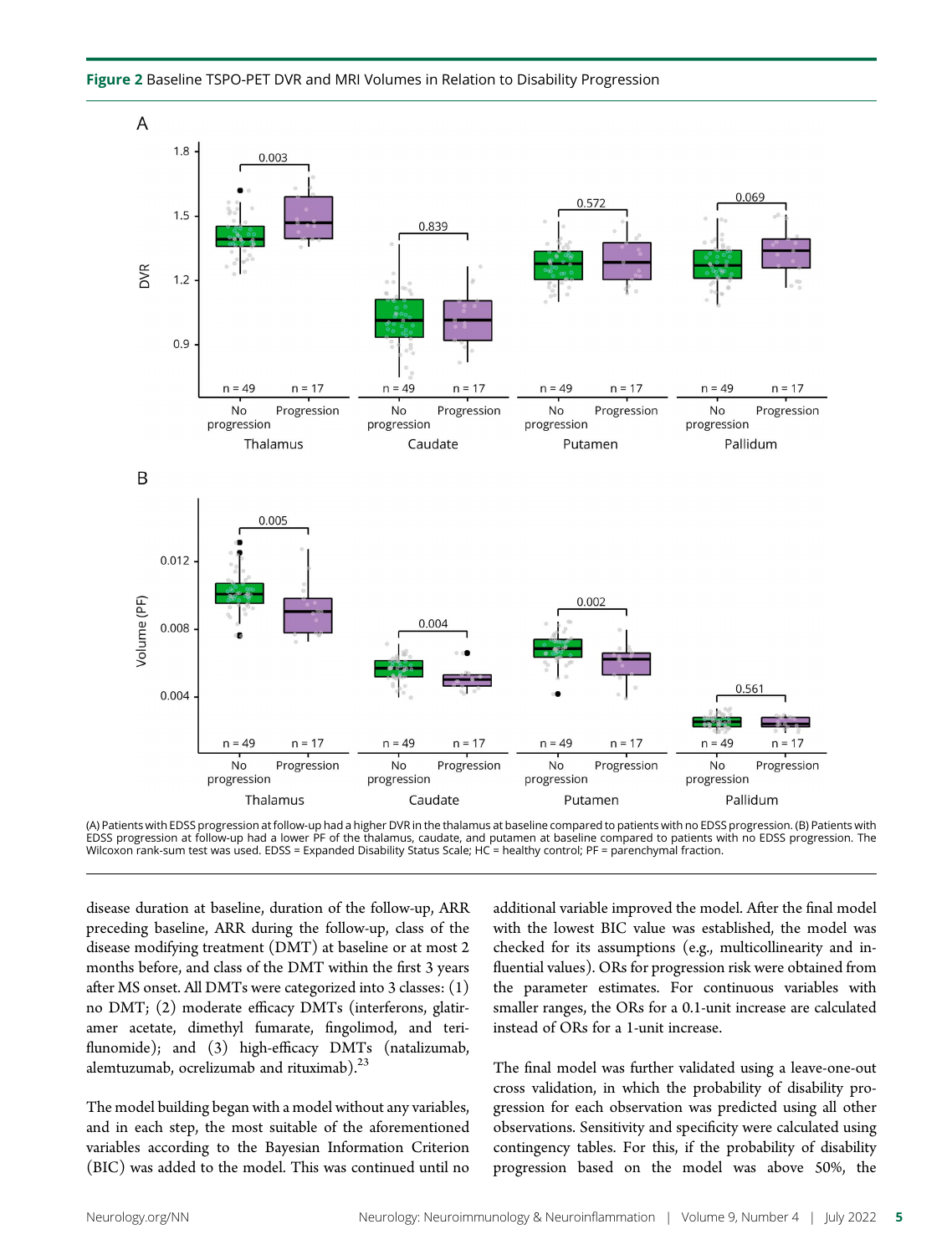#### **Table 2** Association Between Imaging and Clinical Variables and Confirmed Later Disability Progression

|                                      | <b>Stepwise logistic regression</b> |         |  |  |
|--------------------------------------|-------------------------------------|---------|--|--|
| <b>Predictors in the final model</b> | OR.                                 | p Value |  |  |
| <b>EDSS score at baseline</b>        | 2.22                                | < 0.001 |  |  |
| <b>Thalamic DVR at baseline</b>      | 2.28 <sup>a</sup>                   | 0 024   |  |  |

Abbreviations: DVR = distribution volume ratio; EDSS = Expanded Disability Status Scale.

The EDSS score was modeled using forward-type stepwise logistic regression. Model building began with no variables in the model, and the addition of each variable was tested using the Bayesian Information Criterion (BIC). Most significant improvement of the fit determined the inclusion of the variable. The process was repeated until no variable improved the model. The table shows the final remaining variables. The first variable to be chosen according to the BIC was the EDSS score at baseline. Second, the thalamic DVR at baseline was added, but after that, no variable could produce a model with a lower BIC value. The predefined variables considered in model building are detailed in the Methods section.

<sup>a</sup> For DVR variables, the odds ratio is calculated as 0.1-unit increase due to the scale of the variables as explained in the Methods section.

observation was classified as a predicted later disability progression, and if probability of disability progression was below 50%, it was classified as disability progression not predicted. The receiver operating characteristic curve was also estimated along with the area under curve (AUC) value. All tests were 2 tailed, and a  $p$  value <0.05 was considered statistically significant for all analyses.

# Standard Protocol Approvals, Registrations, and Patient Consents

This study was approved by the Ethics Committee of the Hospital District of Southwest Finland, and all participants provided written informed consent according to the Declaration of Helsinki.

# Data Availability

Anonymized data not published within the article will be shared over the next 3 years on request from a qualified investigator.

# Results

# Demographic and Clinical Characteristics of Participants

There were 47 patients with RRMS and 19 patients with SPMS in the final cohort. The mean age of the patients was  $45.2 \pm 9.9$  years (mean  $\pm$  SD), the mean disease duration at baseline was  $12.4 \pm 7.4$  years, and the median EDSS score at baseline was 3.0 (interquartile range 2.0–3.9). The follow-up time for the final EDSS measurement was  $3.0 \pm 0.3$  years (mean  $\pm$  SD) after the initial evaluation. Altogether, 17 patients experienced disability progression during the follow-up, 6 of them patients with RRMS and 11 patients with SPMS. Altogether, 20 patients experienced a relapse during the follow-up. Of the 17 patients with demonstrable progression,





The regression model predicted disability progression correctly in 9/17 patients (sensitivity = 52.9%) and no progression in 46/49 patients (specificity = 93.9%). The area under the curve (AUC) value for the model was 0.82.

only 7 experienced a relapse during follow-up. The demographic data and clinical variables of the cohort are shown in Table 1.

# GM Innate Immune Cell–Related Pathology and Brain Volumetric Variables at Baseline

Patients with MS had a higher TSPO-PET DVR in the thalamus at baseline compared with healthy controls (mean  $\pm$  SD  $1.43 \pm 0.10$  vs  $1.36 \pm 0.06$ ,  $p = 0.0066$ ; Figure 1A). DVRs in the other deep GM ROIs did not significantly differ between patients with MS and healthy controls (Figure 1A). Likewise, the cortical GM DVR did not differ significantly between patients with MS and healthy controls (eFigure 1A, [links.lww.](http://links.lww.com/NXI/A720) [com/NXI/A720\)](http://links.lww.com/NXI/A720). Patients with MS had lower PFs of the thalamus  $(0.0099 \pm 0.0013 \text{ vs } 0.0119 \pm 0.0012, p < 0.001)$  and the caudate  $(0.0055 \pm 0.0007 \text{ vs } 0.0060 \pm 0.0006, p = 0.014)$  at baseline compared with healthy controls (Figure 1B). Similarly, cortical GM PF of the patients  $(0.31 \pm 0.03 \text{ vs } 0.33 \pm 1)$ 0.02,  $p = 0.0017$ ; eFigure 1B, [links.lww.com/NXI/A720](http://links.lww.com/NXI/A720)) differed from healthy controls at baseline. In the putamen and pallidum, no significant differences between patients with MS and healthy controls were observed (Figure 1B).

# GM Innate Immune Cell–Related Pathology and Brain Volumetric Variables in Patients With and Without EDSS Progression

Patients with MS who experienced EDSS progression during the 3-year follow-up had a higher TSPO-PET DVR in the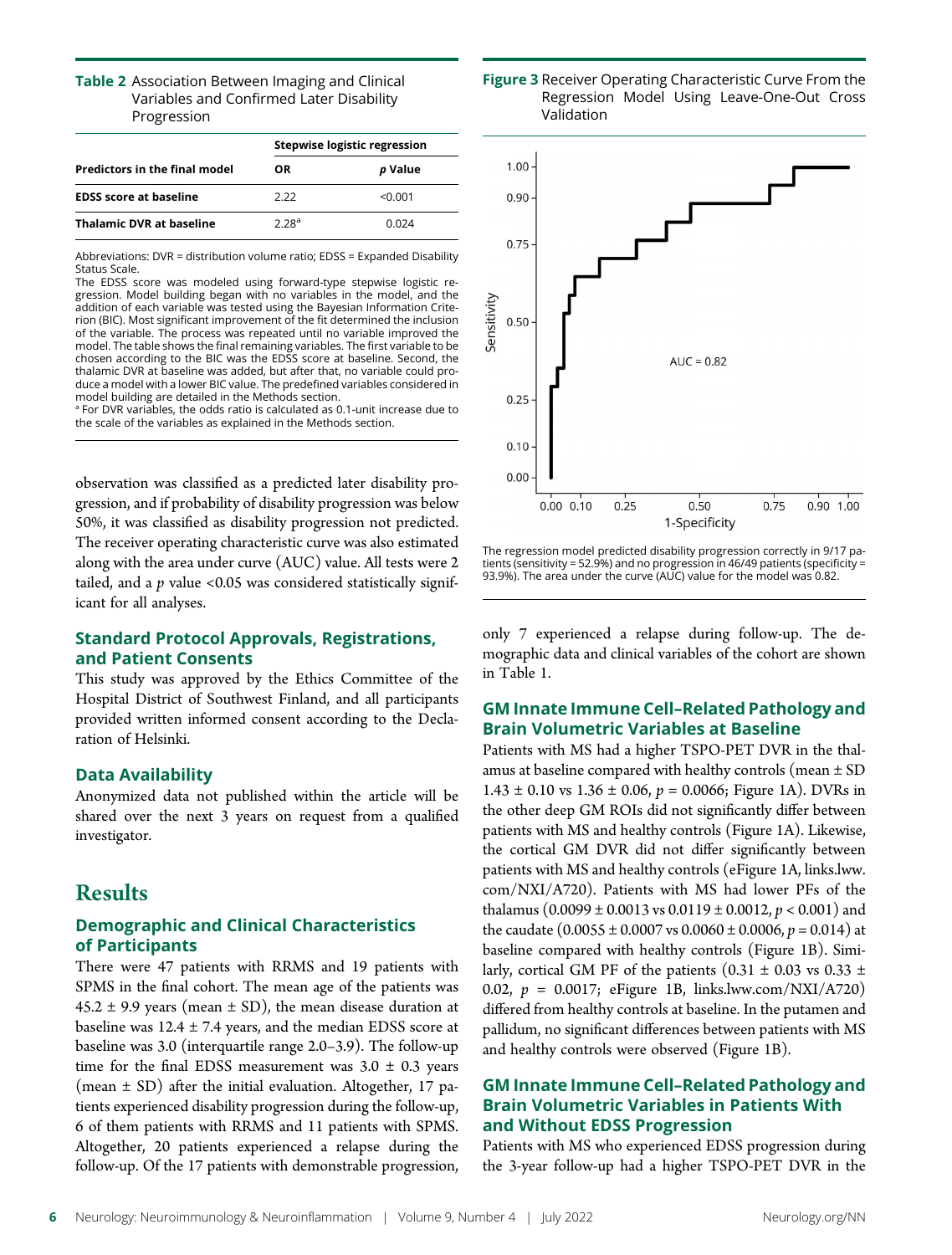**Figure 4** Visualization of  $I^{11}C$ ]-PK11195 Uptake Patterns in the Thalamus





thalamus compared with patients who did not progress (mean ± SD 1.49  $\pm$  0.10 vs 1.40  $\pm$  0.09, p = 0.0028; Figure 2A). The DVR in other ROIs did not associate with disability progression (Figure 2A and eFigure 1A, [links.lww.com/NXI/A720](http://links.lww.com/NXI/A720)). Regarding the MRI volumetric variables, the progressed patients had lower PFs of the thalamus (0.0092  $\pm$  0.0015 vs 0.0102  $\pm$ 0.0011,  $p = 0.005$ , caudate  $(0.0051 \pm 0.0007 \text{ vs } 0.0056 \pm 0.0007,$  $p = 0.04$ ), and putamen  $(0.0060 \pm 0.0011 \text{ vs } 0.0069 \pm 0.0009, p =$ 0.002) compared with patients who did not progress (Figure 2B). PFs of the pallidum (Figure 2B) and cortical GM (eFigure 1B, [links.lww.com/NXI/A720\)](http://links.lww.com/NXI/A720) did not associate with disability progression.

# Predictors of Disability Progression in the Regression Model

The EDSS score at baseline and thalamic TSPO-PET DVR at baseline remained significant predictors of disability progression in the forward-type stepwise logistic regression model (Table 2). No other imaging or clinical variable applied in the model improved the model further. A high EDSS score at baseline increased the odds of later disability progression (OR = 2.22;  $p < 0.001$ ). Likewise, a high thalamic DVR at baseline increased the odds of progression (OR = 2.28;  $p =$ 0.024; OR calculated for 0.1 unit increase). The final regression model predicted disability progression with 52.9% sensitivity and 93.9% specificity with an AUC value of 0.82 (Figure 3). Figure 4 demonstrates a PET image from a patient

with a high thalamic DVR with later disability progression alongside a patient with a low thalamic DVR and no later disability progression. The thalamic TSPO-PET DVR correlated significantly with the global T2 lesion volume ( $p <$ 0.001; Figure 5). No statistically significant correlation was observed between the thalamic TSPO-PET DVR and cortical GM DVR or cortical GM volume (eFigure 2, [links.lww.com/](http://links.lww.com/NXI/A720) [NXI/A720\)](http://links.lww.com/NXI/A720).

# **Discussion**

This study provides evidence that thalamic innate immune cell–related pathology as measured using TSPO-PET predicts short-term disability progression in MS. The thalamic TSPO-PET DVR was the best imaging variable in the regression model to predict disability progression. High TSPO-PET signal in the MS thalamus has been demonstrated in several studies,<sup>11,12,15,17,24</sup> and thalamic TSPO-PET signal has been linked with higher concomitant disability.<sup>17</sup> The thalamic TSPO-PET signal reporting on increased innate immune cell–related pathology potentially reflects various ongoing disease mechanisms such as active focal inflammatory lesions in the thalamus or ongoing diffuse inflammation in the thalamus. It could also be a response to damage along distant WM tracts converging in thalamus or reflect inflammatory responses to neurodegeneration in the thalamus.<sup>1</sup> Thalamic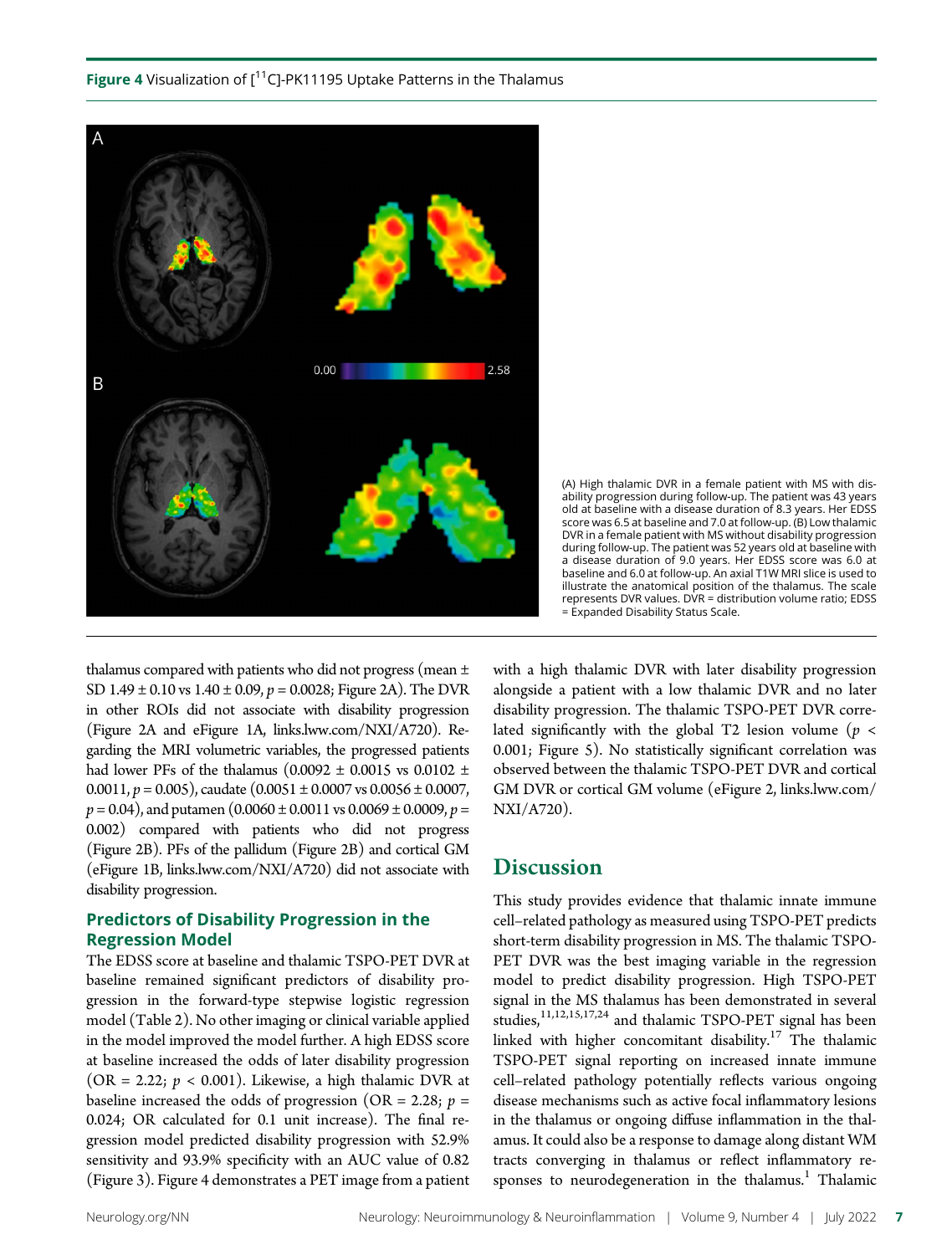Figure 5 Association of Thalamic Innate Immune Cell Pathology With T2 Lesion Volume in the White Matter



High thalamic TSPO-PET DVR associated with high global T2 lesion volume. The Spearman correlation was used for statistical analysis. DVR = distribution volume ratio.

demyelinating lesions are a common finding in neuropathologic studies and are known to exhibit activated innate immune cells.<sup>25,26</sup> Deep GM lesions appear to have intermediate inflammation compared with the abundant inflammation in the WM or the more scarce inflammatory findings in the cortical GM.<sup>25,27,28</sup> Besides focal lesions, diffuse inflammation in the normal-appearing thalamus has been reported, $^{25}$  and of interest, lesional areas in the thalamus do not seem to have significantly higher TSPO-PET signal compared with the normal-appearing thalamus.<sup>17</sup> Our MRI protocol did not allow for reliable identification of thalamic or other GM lesions, and we were unable to assess this aspect in our cohort.

A pathologic state of microglia and macrophages in the thalamus can be a response to damage along distant WM tracts converging in the thalamus.<sup>29</sup> Elevated thalamic TSPO-PET signal has been described in patients with ipsilateral cortical stroke linking innate immune cell activation with corticothalamic connection damage.<sup>30</sup> Likewise, facial nerve axotomy in rodents results in ipsilateral microglial activation in the facial nerve nucleus. $31$  In patients with MS, higher thalamic TSPO-PET signal has been associated with global cortical thinning, $17$  and decreased neuronal cell density can be seen histopathologically in individual thalamic nuclei in response to diffuse damage to the corresponding thalamocortical projections.<sup>32</sup> Radiologically, thalamic atrophy and microstructural damage has been linked with global WM lesion load.<sup>33,34</sup> A recent study has demonstrated that degeneration of efferent/afferent thalamic projections may in fact contribute more to thalamic atrophy than thalamic demyelinating lesions.<sup>35</sup> Similarly, in traumatic brain injury, thalamic microglial activation has been observed in response to damage in distant WM areas.<sup>36</sup> In line with these findings, we report that the global T2 lesion volume increases as thalamic innate immune-cell related pathology increases. Global T2 lesion volume, however, did not survive as a significant predictor of disability progression in the regression model.

Compared with the thalamus, other deep GM regions in our cohort exhibited lower TSPO binding, and their activity was not associated with disability progression. The thalamus is a highly connected relay center of the brain<sup>37</sup> and may hence be more susceptible to Wallerian and transneuronal degeneration than the other deep GM structures. The thalamus is indeed known as a barometer for diffuse brain parenchymal damage in MS.<sup>38</sup>

Thalamic atrophy has been extensively linked with disability and disease progression.<sup>39-41</sup> Similarly, atrophy in the other deep GM structures, including the caudate and putamen, has been associated with disease progression.<sup>5,7,42</sup> In our cohort, atrophy in the thalamus, caudate, and putamen associated with disability progression in the first evaluations, but these parameters did not survive as significant predictors of disability progression in the regression model. This is likely linked to the fact that GM atrophy measures correlate strongly with the EDSS score<sup>6</sup> and a high EDSS score predicts disability progression<sup>43</sup> as is also evident in our model. Once the EDSS score at baseline is added to the model, volumetric variables do not improve the model further. The thalamic DVR, on the other hand, remained in the model as an independent predictor, which suggests that thalamic innate immune cell–related pathology may be more sensitive than the atrophy measures to the thalamic disease processes that associate with short-term disability progression. Importantly, the thalamic DVR may predict progression in patients who have not yet entered the progressive disease trajectory indicated by atrophy and a high EDSS score. Inflammation in these patients could be therapeutically targeted to avoid later permanent neuroaxonal damage.

Studies addressing TSPO radioligand binding in the MS cortex have yielded variable results. Patients with MS have been shown to exhibit more cortical TSPO-PET signal than healthy controls, and this signal has been linked with higher disability.17,18 However, some work, including the present study, have failed to find differences in cortical TSPO-PET signal between patients with MS and controls.<sup>44</sup> This might reflect the lower signal-to-noise ratio of the first-generation TSPO radioligand [<sup>11</sup>C]PK11195 compared with latergeneration ligands.45 On the other hand, the cortical TSPO-PET signal is highly prone to artifacts. The thin cortical GM is more abundantly vascularized than the  $WM^{46}$  and anatomically close to the large meningeal blood vessels. As a consequence of this, the TSPO-PET signal obtained from the cortex may be significantly affected by both the endothelial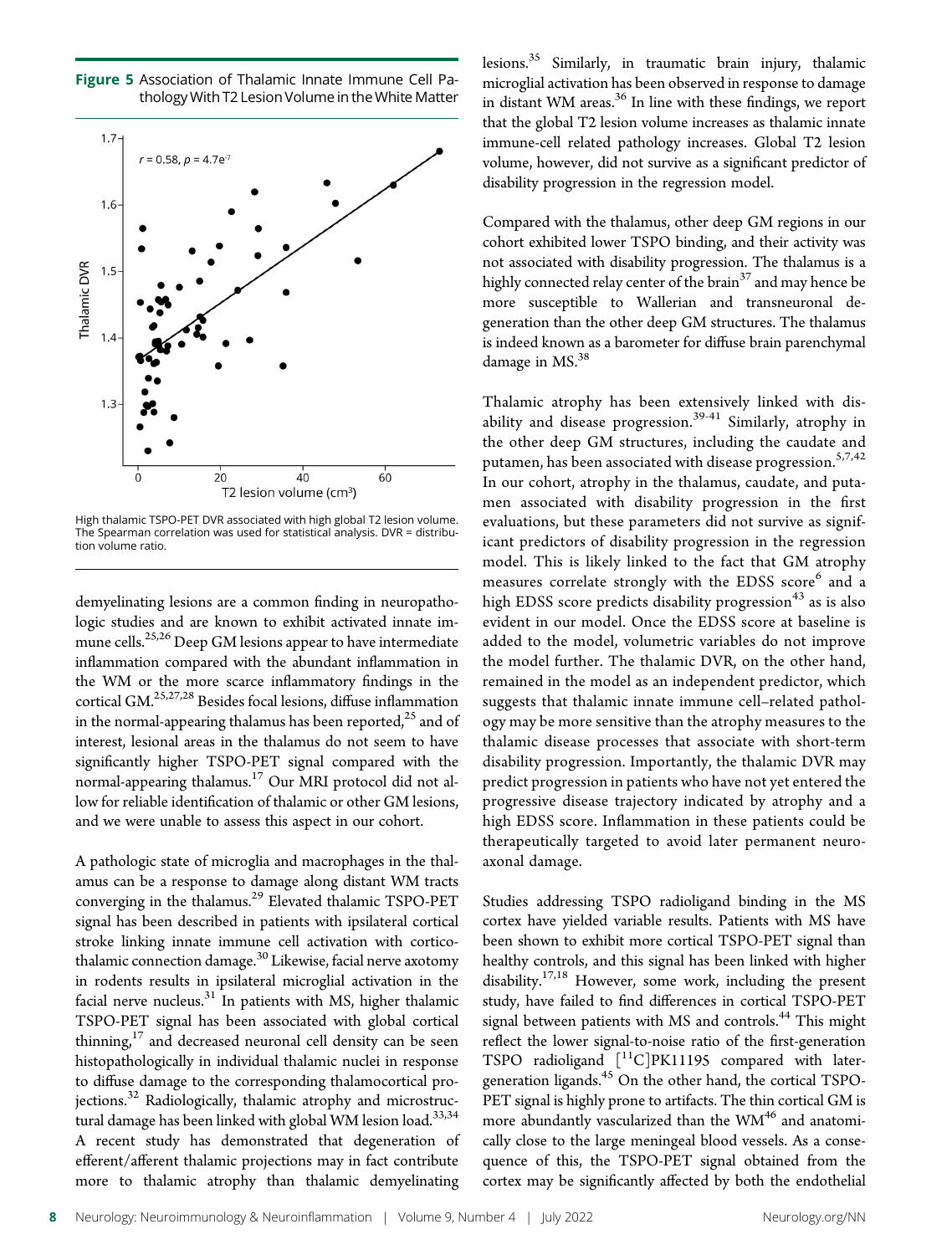TSPO expression<sup>47</sup> and plasma protein bound radioligand within the bloodstream.<sup>48</sup>

We have recently analyzed the effect of innate immune cell–related pathology in the NAWM regions of the MS brain to later disease progression.<sup>15</sup> We demonstrated that innate immune cell–related pathology in periplaque regions predicted disability progression independent of relapses. This is in line with the concept that iron-containing innate immune cells at the edge of chronic active lesions promote lesion growth and disease progression.<sup>49</sup> In the present study, we focused on innate immune cell–related pathology in the GM regions of the MS brain. The main difference in the study design in the present work compared with the previously published study<sup>15</sup> was the duration of the followup. The present cohort was more homogeneous in terms of the follow-up, with follow-up time ranging from 2.5 to 5.0 years with an average of  $3.0 \pm 0.3$  years (mean  $\pm$  SD), whereas in our previous study, the follow-up time ranged between 2.0 and 9.5 years with an average of  $4.1 \pm 1.9$  years (mean  $\pm$  SD).<sup>15</sup> The time between the EDSS measurements was included as a covariate in the multiple linear regression model in both studies. It is plausible that the higher variability in the follow-up time in the previous study resulted with an alternative outcome regarding thalamic innate immune cell pathology and disease progression.<sup>15</sup> Of interest, when we performed an additional analysis, where the NAWM DVR was included in the model, the thalamic DVR was still the strongest predictor of progression in the present cohort (data not shown). This implies that the thalamic DVR may be a better predictor for short-term progression compared with the NAWM DVR. It is noteworthy that it is more straightforward to radiologically identify the thalamic area in comparison to the perilesional areas of the smoldering lesions due to challenges in automated chronic WM lesion identification. Hence, measurement of neuroinflammation in the thalamus using TSPO-PET or potentially other, less technically demanding methods could be more easily incorporated into clinical practice, if TSPO-PET was to be used for evaluation of progression risk in a clinical setting in the future.<sup>50</sup>

Our cohort included patients with both relapses and disability progression during the follow-up. The annual relapse rate during the follow-up was included in building the final model, but did not survive as an independent predictor of disability progression. This suggests that similarly to innate immune cell activation in periplaque white matter areas, thalamic innate immune cell activation associates more likely with diffuse neuroaxonal damage-promoting progression than with relapse-associated disease worsening. Unfortunately, the small number of patients with no relapses during the follow-up precluded us from formally testing the effect of the thalamic DVR on progression independent of relapses.

This study has some limitations. The sensitivity of the model is relatively low at 52.9%. This suggests that it might be advisable to use additional complementary biomarkers to support thalamic TSPO-PET signal for more sensitive progression risk assessment. The population represents a real-world cohort and is heterogeneous in terms of DMTs. However, this was accounted for in the regression model. The brain MRI protocol was not optimal. We measured atrophy from a single MRI scan by using PFs. An atrophy rate calculated from several longitudinal scans could have captured the ongoing atrophy process more accurately. Finally, 2 different MRI scanners were used: a 3 T scanner for the majority of the population and an older 1.5 T scanner for a small subpopulation (10 patients with MS and 8 healthy controls). This may have induced noise in the data possibly impairing the performance of the volumetric variables. Importantly, the same PET camera was used throughout the study.

In conclusion, our study strengthens the concept of the innate immune cell–related pathology associating with gradual MS disease progression. Microglia and macrophages are versatile cells with a high range of phenotypes depending on the stage and nature of the ongoing CNS pathology.<sup>29</sup> Our work confirms that TSPO-PET–measurable innate immune cell– related pathology in the thalamus is an undesirable signal, reflecting a worse prognosis for patients with MS. This signal perhaps largely reflects both the diffuse and focal pathology affecting thalamic radiations as has been suggested for thalamic atrophy.<sup>35</sup> We hypothesize that thalamic innate immune cell–related pathology is an earlier and potentially modifiable signal of MS pathology (as opposed to thalamic atrophy) and, if detected, should be an indication for a therapeutic intervention. Future studies will show whether innate immune cell–targeting drugs will modify the status of these cells in the thalamus for the benefit of patients with MS.

# Acknowledgment

All the study participants and the expert staff at Turku PET Centre are gratefully acknowledged for making this study possible.

#### Study Funding

Financial support for this study was provided by the Finnish Academy (decision number: 330902), the Sigrid Juselius Foundation, the state research funding of the Turku University Hospital expert responsibility area, and The Finnish MS Foundation and InFLAMES Flagship Programme of the Academy of Finland (decision number 337530).

# **Disclosure**

The authors report no disclosures relevant to the manuscript. Go to [Neurology.org/NN](https://nn.neurology.org/content/9/4/e182/tab-article-info) for full disclosures.

# Publication History

Received by Neurology: Neuroimmunology & Neuroinflammation December 7, 2021. Accepted in final form March 17, 2022. Submitted and externally peer reviewed. The handling editor was Friedemann Paul, MD.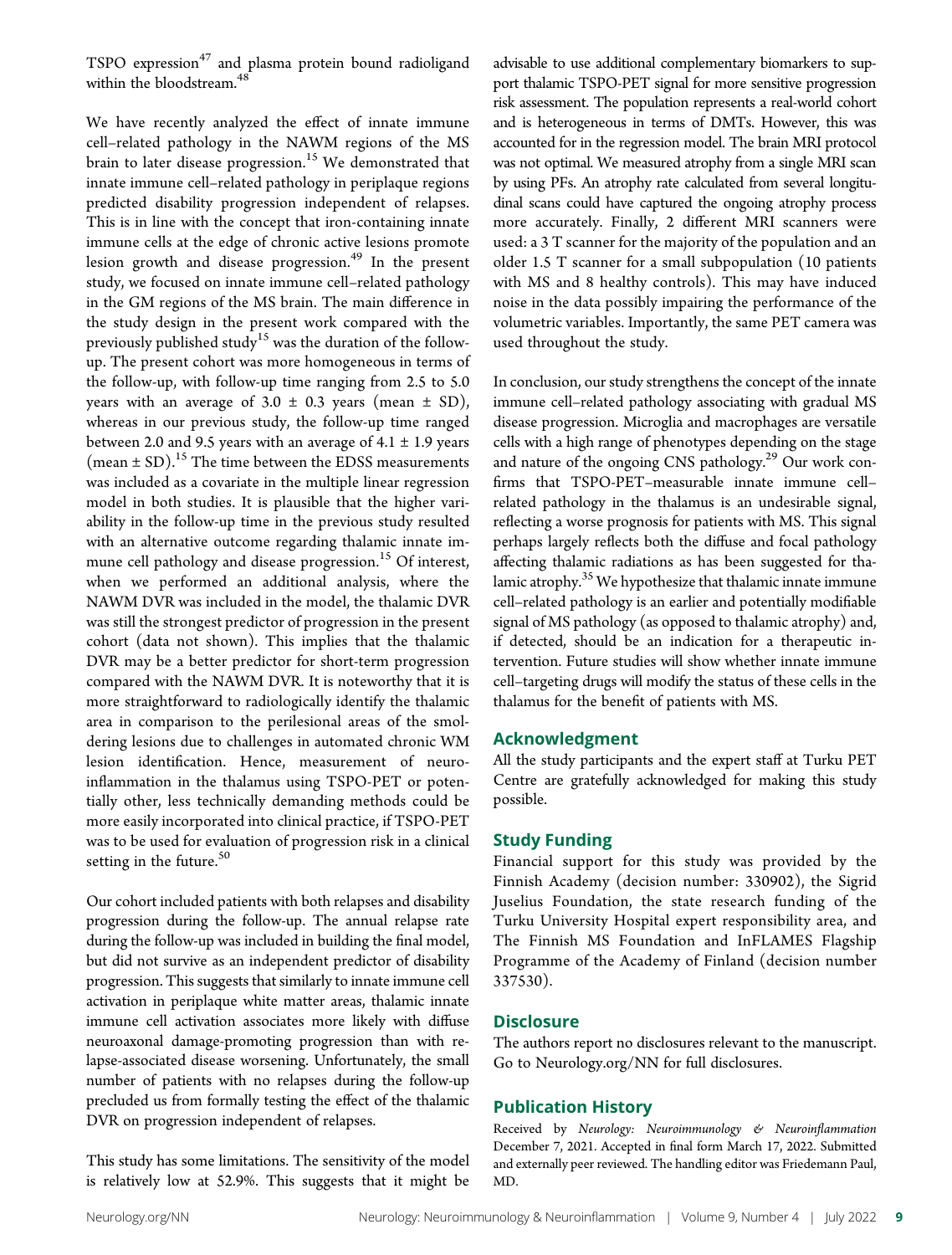#### **Appendix Authors**

| Name                         | Location                                                                                                                                                                                             | Contribution                                                                                                                                                                            |  |  |
|------------------------------|------------------------------------------------------------------------------------------------------------------------------------------------------------------------------------------------------|-----------------------------------------------------------------------------------------------------------------------------------------------------------------------------------------|--|--|
| Olavi Misin,<br>МD           | Turku PET Centre, Turku<br>University Hospital and<br>University of Turku;<br>Neurocenter, Turku<br>University Hospital;<br>Department of Clinical<br>Neurosciences, University of<br>Turku, Finland | Drafting/revision of the<br>manuscript for content,<br>including medical writing for<br>content; major role in the<br>acquisition of data; and<br>analysis or interpretation of<br>data |  |  |
| Markus<br>Matilainen,<br>PhD | Turku PET Centre, Turku<br>University Hospital and<br>University of Turku; Faculty of<br>Science and Engineering, Åbo<br>Akademi University, Turku,<br>Finland                                       | Analysis or interpretation of<br>data                                                                                                                                                   |  |  |
| Marjo<br>Nylund,<br>MSc      | Turku PET Centre, Turku<br>University Hospital and<br>University of Turku;<br>Department of Clinical<br>Neurosciences, University of<br>Turku, Finland                                               | Drafting/revision of the<br>manuscript for content,<br>including medical writing for<br>content                                                                                         |  |  |
| Eveliina<br>Honkonen,<br>MSc | Turku PET Centre, Turku<br>University Hospital and<br>University of Turku, Finland                                                                                                                   | Drafting/revision of the<br>manuscript for content,<br>including medical writing for<br>content                                                                                         |  |  |
| Eero<br>Rissanen,<br>MD, PhD | Turku PET Centre, Turku<br>University Hospital and<br>University of Turku, Turku,<br>Finland                                                                                                         | Major role in the acquisition<br>of data                                                                                                                                                |  |  |
| Marcus<br>Sucksdorff,<br>МD  | Turku PET Centre, Turku<br>University Hospital and<br>University of Turku;<br>Department of Clinical<br>Neurosciences, University of<br>Turku, Finland                                               | Drafting/revision of the<br>manuscript for content,<br>including medical writing for<br>content, and major role in<br>the acquisition of data                                           |  |  |
| Laura Airas,<br>MD, PhD      | Turku PET Centre, Turku<br>University Hospital and<br>University of Turku;<br>Department of Clinical<br>Neurosciences, University of<br>Turku, Finland                                               | Drafting/revision of the<br>manuscript for content,<br>including medical writing for<br>content, and study concept<br>or design                                                         |  |  |

#### References

- 1. Calabrese M, Magliozzi R, Ciccarelli O, Geurts JJ, Reynolds R, Martin R. Exploring the origins of grey matter damage in multiple sclerosis. Nat Rev Neurosci. 2015;16(3): 147-158.
- 2. Wattjes MP, Rovira A, Miller D, et al. Evidence-based guidelines: MAGNIMS con- ` sensus guidelines on the use of MRI in multiple sclerosis: establishing disease prognosis and monitoring patients. Nat Rev Neurol. 2015;11(10):597-606.
- 3. Calabrese M, Romualdi C, Poretto V, et al. The changing clinical course of multiple sclerosis: a matter of gray matter. Ann Neurol. 2013;74(1):76-83.
- 4. Eshaghi A, Prados F, Brownlee WJ, et al. Deep gray matter volume loss drives disability worsening in multiple sclerosis. Ann Neurol. 2018;83(2):210-222.
- 5. Nourbakhsh B, Azevedo C, Maghzi AH, Spain R, Pelletier D, Waubant E. Subcortical grey matter volumes predict subsequent walking function in early multiple sclerosis. J Neurol Sci. 2016;366:229-233.
- 6. Roosendaal SD, Bendfeldt K, Vrenken H, et al. Grey matter volume in a large cohort of MS patients: relation to MRI parameters and disability. Mult Scler. 2011;17(9): 1098-1106.
- 7. Jacobsen C, Hagemeier J, Myhr KM, et al. Brain atrophy and disability progression in multiple sclerosis patients: a 10-year follow-up study. J Neurol Neurosurg Psychiatry. 2014;85(10):1109-1115.
- 8. Popescu V, Klaver R, Voorn P, et al. What drives MRI-measured cortical atrophy in multiple sclerosis? Mult Scler J. 2015;21(10):1280-1290.
- Airas L, Rissanen E, Rinne J. Imaging neuroinflammation in multiple sclerosis using TSPO-PET. Clin Transl Imaging. 2015;3(6):461-473.
- 10. Högel H, Rissanen E, Vuorimaa A, Airas L. Positron emission tomography imaging in evaluation of MS pathology in vivo. Mult Scler. 2018;24(11):1399-1412.
- 11. Rissanen E, Tuisku J, Rokka J, et al. In vivo detection of diffuse inflammation in secondary progressive multiple sclerosis using PET imaging and the radioligand  $^{11}$ C-PK11195. J Nucl Med. 2014;55(6):939-944.
- 12. Sucksdorff M, Rissanen E, Tuisku J, et al. Evaluation of the effect of fingolimod treatment on microglial activation using serial PET imaging in multiple sclerosis. J Nucl Med. 2017;58(10):1646-1651.
- 13. Debruyne JC, Versijpt J, Van Laere KJ, et al. PET visualization of microglia in multiple sclerosis patients using [11C]PK11195. Eur J Neurol. 2003;10(3):257-264.
- 14. Giannetti P, Politis M, Su P, et al. Increased PK11195-PET binding in normalappearing white matter in clinically isolated syndrome. Brain. 2015;138(pt 1): 110-119.
- 15. Sucksdorff M, Matilainen M, Tuisku J, et al. Brain TSPO-PET predicts later disease progression independent of relapses in multiple sclerosis. Brain. 2020;143(3): 3318-3330.
- 16. Geurts JJ, Bö L, Pouwels PJ, Castelijns JA, Polman CH, Barkhof F. Cortical lesions in multiple sclerosis: combined postmortem MR imaging and histopathology. AJNR Am J Neuroradiol. 2005;26(3):572-577.
- 17. Herranz E, Giannì C, Louapre C, et al. Neuroinflammatory component of gray matter pathology in multiple sclerosis. Ann Neurol.  $2016;80(5):776-790$ .
- 18. Politis M, Giannetti P, Su P, et al. Increased PK11195 PET binding in the cortex of patients with MS correlates with disability. Neurology. 2012;79(6):523-530.
- 19. Schmidt P, Gaser C, Arsic M, et al. An automated tool for detection of FLAIRhyperintense white-matter lesions in Multiple Sclerosis. NeuroImage. 2012;59(4): 3774-3783.
- 20. Rissanen E, Tuisku J, Vahlberg T, et al. Microglial activation, white matter tract damage, and disability in MS. Neurol Neuroimmunol Neuroinflamm. 2018;5(3):e443.
- 21. Turkheimer FE, Edison P, Pavese N, et al. Reference and target region modeling of [11C]-(R)-PK11195 brain studies. J Nucl Med Official Publ Soc Nucl Med. 2007;48(1): 158-167.
- 22. Yaqub M, Berckel BN, Schuitemaker A, et al. Optimization of supervised cluster analysis for extracting reference tissue input curves in (R)-[11C]PK11195 brain PET studies. J Cereb Blood Flow Metab. 2012;32(8):1600-1608.
- 23. Scolding N, Barnes D, Cader S, et al. Association of British Neurologists: revised (2015) guidelines for prescribing disease-modifying treatments in multiple sclerosis. Pract Neurol. 2015;15(4):273-279.
- 24. Datta G, Colasanti A, Kalk N, et al. 11C-PBR28 and 18F-PBR111 detect white matter inflammatory heterogeneity in multiple sclerosis. J Nucl Med. 2017;58(9):1477-1482.
- 25. Haider L, Simeonidou C, Steinberger G, et al. Multiple sclerosis deep grey matter: the relation between demyelination, neurodegeneration, inflammation and iron. J Neurol Neurosurg Psychiatry. 2014;85(12):1386-1395.
- 26. Vercellino M, Masera S, Lorenzatti M, et al. Demyelination, inflammation, and neurodegeneration in multiple sclerosis deep gray matter. J Neuropathol Exp Neurol. 2009;68(5):489-502.
- 27. Mittelbronn M, Dietz K, Schluesener HJ, Meyermann R. Local distribution of microglia in the normal adult human central nervous system differs by up to one order of magnitude. Acta Neuropathol. 2001;101(3):249-255.
- 28. Peterson JW, Bö L, Mörk S, Chang A, Trapp BD. Transected neurites, apoptotic neurons, and reduced inflammation in cortical multiple sclerosis lesions. Ann Neurol. 2001;50(3):389-400.
- 29. Guerrero BL, Sicotte NL. Microglia in multiple sclerosis: friend or foe?. Front Immunol. 2020;11:374.
- 30. Pappata S, Levasseur M, Gunn RN, et al. Thalamic microglial activation in ischemic stroke detected in vivo by PET and [11C]PK1195. Neurology. 2000;55(7):1052-1054.
- 31. Tay TL, Mai D, Dautzenberg J, et al. A new fate mapping system reveals contextdependent random or clonal expansion of microglia. Nat Neurosci. 2017;20(6):793-803.
- 32. Kolasinski J, Stagg CJ, Chance SA, et al. A combined post-mortem magnetic resonance imaging and quantitative histological study of multiple sclerosis pathology. Brain. 2012;135(pt 10):2938-2951.
- 33. Cappellani R, Bergsland N, Weinstock-Guttman B, et al. Subcortical deep gray matter pathology in patients with multiple sclerosis is associated with white matter lesion burden and atrophy but not with cortical atrophy: a diffusion tensor MRI study. AJNR Am J Neuroradiol. 2014;35(5):912-919.
- 34. Louapre C, Govindarajan ST, Giannì C, et al. Heterogeneous pathological processes account for thalamic degeneration in multiple sclerosis: insights from 7 T imaging. Mult Scler. 2018;24(11):1433-1444.
- 35. Mahajan KR, Nakamura K, Cohen JA, Trapp BD, Ontaneda D. Intrinsic and extrinsic mechanisms of thalamic pathology in multiple sclerosis. Ann Neurol. 2020;88(1):81-92.
- 36. Scott G, Hellyer PJ, Ramlackhansingh AF, Brooks DJ, Matthews PM, Sharp DJ. Thalamic inflammation after brain trauma is associated with thalamo-cortical white matter damage. J Neuroinflammation. 2015;12(1):224.
- 37. Herrero MT, Barcia C, Navarro JM. Functional anatomy of thalamus and basal ganglia. Childs Nerv Syst. 2002;18(8):386-404.
- 38. Kipp M, Wagenknecht N, Beyer C, Samer S, Wuerfel J, Nikoubashman O. Thalamus pathology in multiple sclerosis: from biology to clinical application. Cell Mol Life Sci. 2015;72(6):1127-1147.
- 39. Azevedo CJ, Cen SY, Khadka S, et al. Thalamic atrophy in multiple sclerosis: a magnetic resonance imaging marker of neurodegeneration throughout disease. Ann Neurol. 2018;83(2):223-234.
- 40. Calabrese M, Rinaldi F, Mattisi I, et al. The predictive value of gray matter atrophy in clinically isolated syndromes. Neurology. 2011;77(3):257-263.
- 41. Horakova D, Dwyer MG, Havrdova E, et al. Gray matter atrophy and disability progression in patients with early relapsing-remitting multiple sclerosis: a 5-year longitudinal study. J Neurol Sci. 2009;282(1-2):112-119.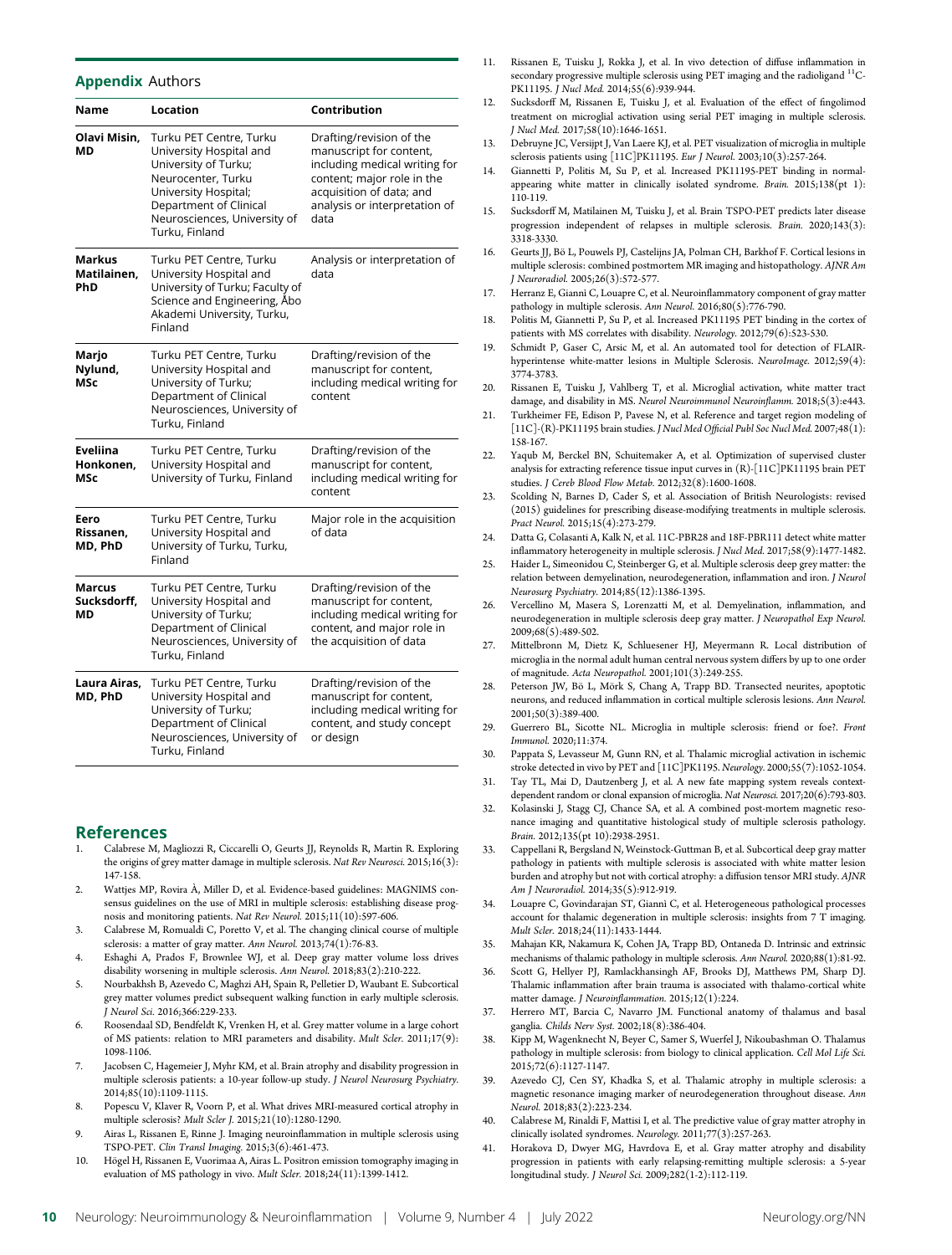- 42. Zivadinov R, Bergsland N, Dolezal O, et al. Evolution of cortical and thalamus atrophy and disability progression in early relapsing-remitting MS during 5 years. AJNR Am J Neuroradiol. 2013;34(10):1931-1939.
- 43. Fambiatos A, Jokubaitis V, Horakova D, et al. Risk of secondary progressive multiple sclerosis: a longitudinal study. Mult Scler. 2020;26(1):79-90.
- 44. Kaunzner UW, Kang Y, Monohan E, et al. Reduction of PK11195 uptake observed in multiple sclerosis lesions after natalizumab initiation. Mult Scler Relat Disord. 2017;15:27-33.
- 45. Ching AS, Kuhnast B, Damont A, Roeda D, Tavitian B, Dollé F. Current paradigm of the 18-kDa translocator protein (TSPO) as a molecular target for PET imaging in neuroinflammation and neurodegenerative diseases. Insights Imaging. 2012;3(1):111-119.
- 46. Hase Y, Ding R, Harrison G, et al. White matter capillaries in vascular and neurodegenerative dementias. Acta Neuropathol Commun. 2019;7(1):16.
- 47. Cosenza‐Nashat M, Zhao ML, Suh HS, et al. Expression of the translocator protein of 18 kDa by microglia, macrophages and astrocytes based on immunohistochemical localization in abnormal human brain. Neuropathol Appl Neurobiol. 2009;35(3): 306-328.
- 48. Chen MK, Guilarte TR. Translocator protein 18 kDa (TSPO): molecular sensor of brain injury and repair. Pharmacol Ther. 2008;118(1):1-17.
- 49. Hametner S, Dal Bianco A, Trattnig S, Lassmann H. Iron related changes in MS lesions and their validity to characterize MS lesion types and dynamics with Ultra-high field magnetic resonance imaging. Brain Pathol. 2018;28(5):743-749.
- 50. Chiang GC, Hu J, Morris E, Wang Y, Gauthier SA. Quantitative susceptibility mapping of the thalamus: relationships with thalamic volume, total gray matter volume, and T2 lesion burden. AJNR Am J Neuroradiol. 2018;39(3):467-472.